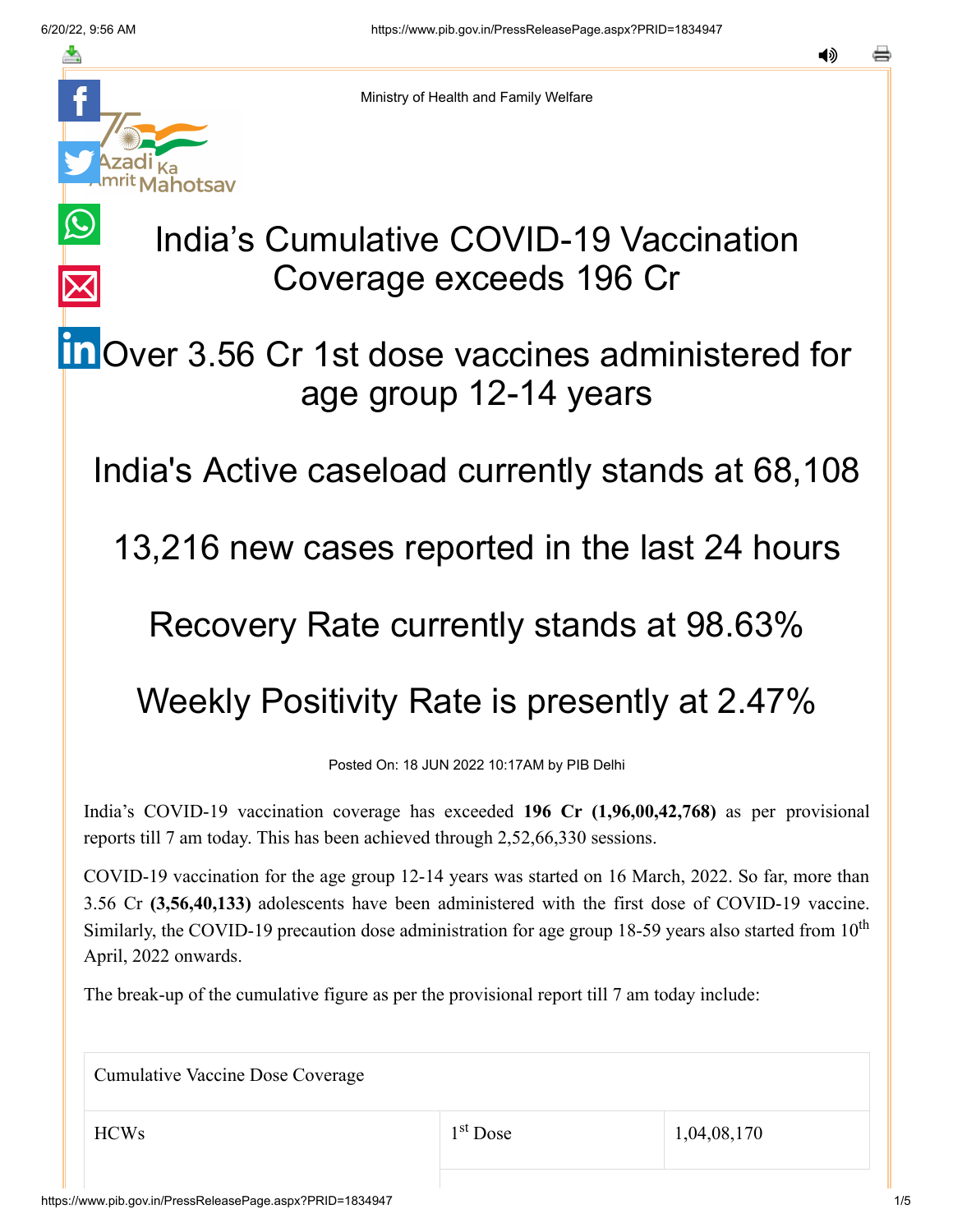|                        | $2nd$ Dose             | 1,00,54,981     |
|------------------------|------------------------|-----------------|
|                        | <b>Precaution Dose</b> | 55,03,962       |
| <b>FLWs</b>            | 1 <sup>st</sup> Dose   | 1,84,21,670     |
|                        | $2nd$ Dose             | 1,76,09,614     |
|                        | <b>Precaution Dose</b> | 95,24,511       |
| Age Group 12-14 years  | 1 <sup>st</sup> Dose   | 3,56,40,133     |
|                        | $2nd$ Dose             | 2,07,80,248     |
| Age Group 15-18 years  | $1st$ Dose             | 6,00,54,228     |
|                        | $2nd$ Dose             | 4,76,06,177     |
| Age Group 18-44 years  | 1 <sup>st</sup> Dose   | 55,78,49,391    |
|                        | $2nd$ Dose             | 49,73,11,329    |
|                        | <b>Precaution Dose</b> | 18,83,799       |
| Age Group 45-59 years  | 1 <sup>st</sup> Dose   | 20, 33, 78, 324 |
|                        | $2nd$ Dose             | 19,25,29,783    |
|                        | <b>Precaution Dose</b> | 20,25,740       |
| Over 60 years          | $1st$ Dose             | 12,71,98,478    |
|                        | $2nd$ Dose             | 12,01,96,321    |
|                        | <b>Precaution Dose</b> | 2,20,65,909     |
| <b>Precaution Dose</b> |                        | 4,10,03,921     |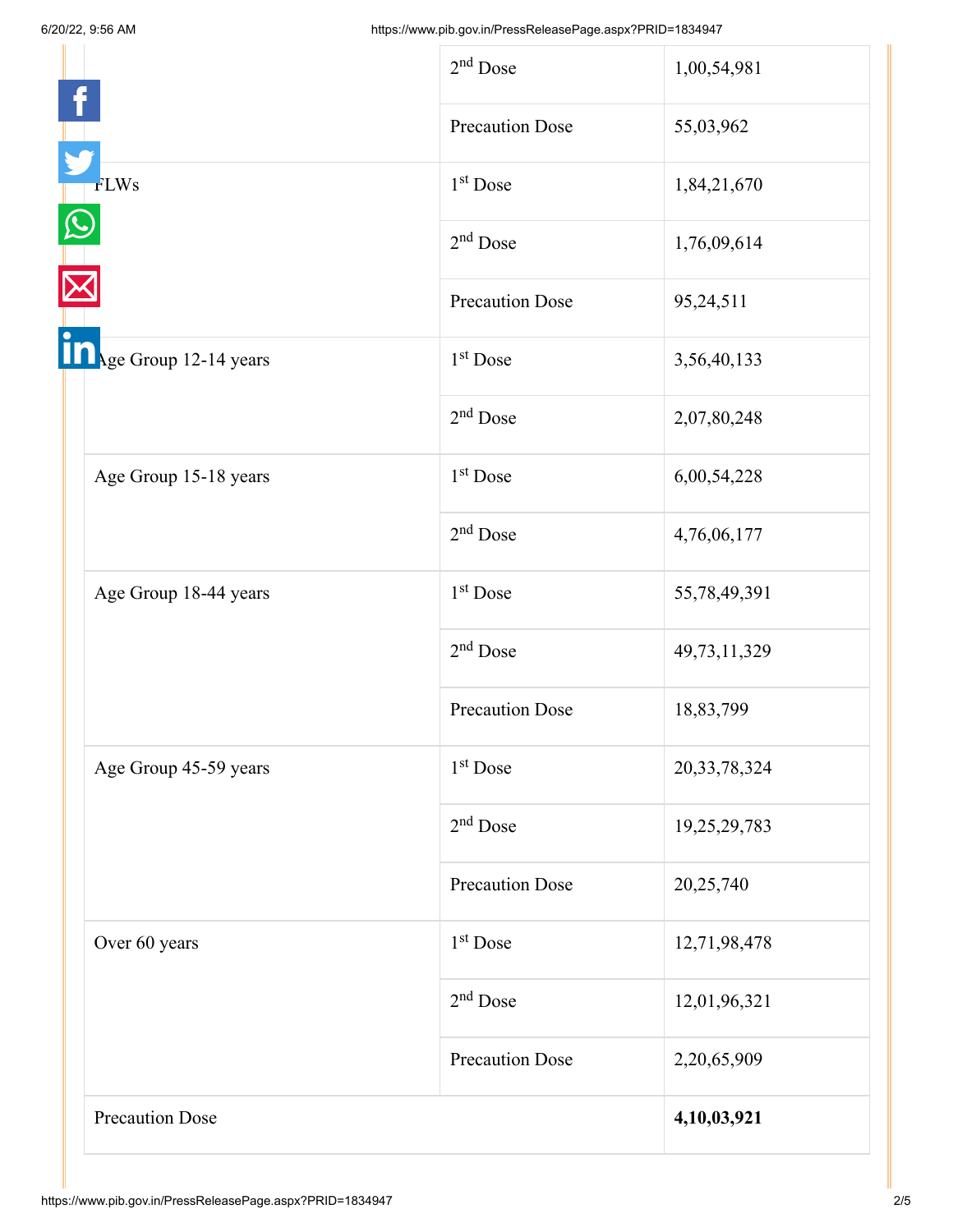

Consequently, India's recovery rate stands at **98.63%. 8,148** patients have recovered in the last 24 hours and the cumulative tally of recovered patients (since the beginning of the pandemic) is now at **4,26,90,845.**



**13,216 new cases** were reported in the last 24 hours.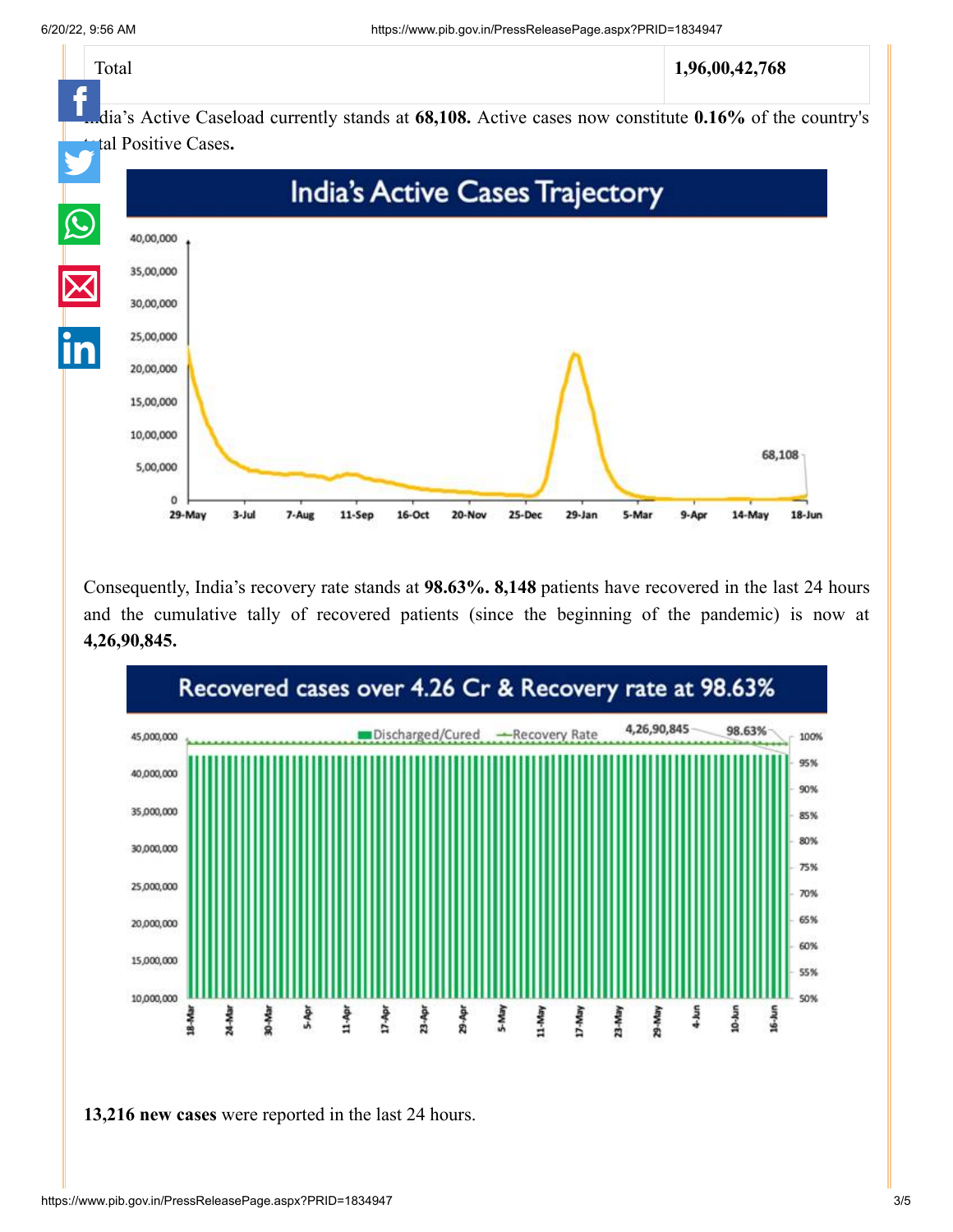6/20/22, 9:56 AM https://www.pib.gov.in/PressReleasePage.aspx?PRID=1834947



The last 24 hours saw a total of **4,84,924** COVID-19 tests being conducted. India has so far conducted over **85.73 Cr (85,73,95,276)** cumulative tests.

**Weekly Positivity Rate** in the country currently **stands at 2.47%** and the **Daily Positivity rate is reported to be 2.73%.**



**MV/AL**

#### **HFW/COVID States data/18 June 2022/3**